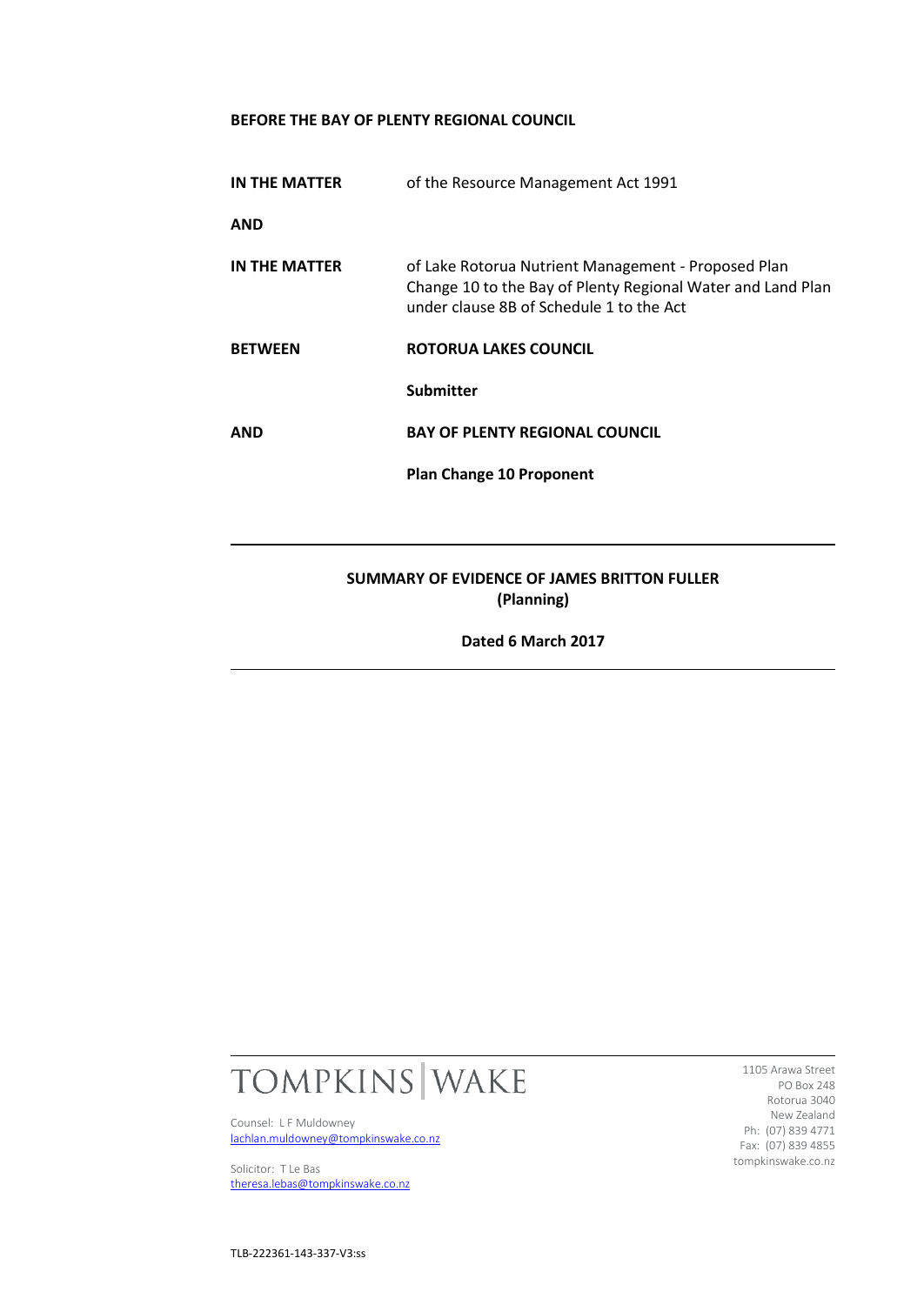### **INTRODUCTION**

1. My name is James Britton Fuller. I am a planner with AECOM New Zealand in Hamilton. I have been requested by Rotorua Lakes Council (RLC) to give evidence on Plan Change 10 (PC10) to the Operative Bay of Plenty Regional Water and Land Plan (RWLP). On the basis that my evidence in chief is to be taken as read, I present this summary to support my main findings and conclusions.

## **PLAN CHANGE 10**

- 2. PC10 is the Bay of Plenty Regional Council's (BoPRC) response to reduce nitrogen discharges into Lake Rotorua (LR). The purpose of reducing the nitrogen is to manage the trophic level of LR and other key factors:
	- (a) The Trophic Level Indicator (TLI) target is 4.2 or lower. The TLI is set in Objective 11 of the RWLP;
	- (b) PC10 proposes to reduce nitrogen (N) from 755t/N/yr to 435t/N/yr to reach a sustainable TLI of 4.2. This will require a reduction of 320t/N/yr;
	- (c) 100t of nitrogen will be purchased from the agricultural sector through to 2022;
	- (d) Sector averaging: allocate an average level of nitrogen for each sector: dairy 35kg/N/ha/yr; dry stock 13kg/N/ha/yr; and forestry 3kg/N/ha/yr.
	- (e) Urban area is assigned 30t/N/yr;
	- (f) The methods for monitoring and reducing nitrogen only apply to land parcels over 10 acres; and
	- (g) OVERSEER<sup>®</sup> theoretical model that charts Nitrogen Discharge Allowance (NDA) via Farm Management Plans, requires tracking a number of inputs in relation to farm management;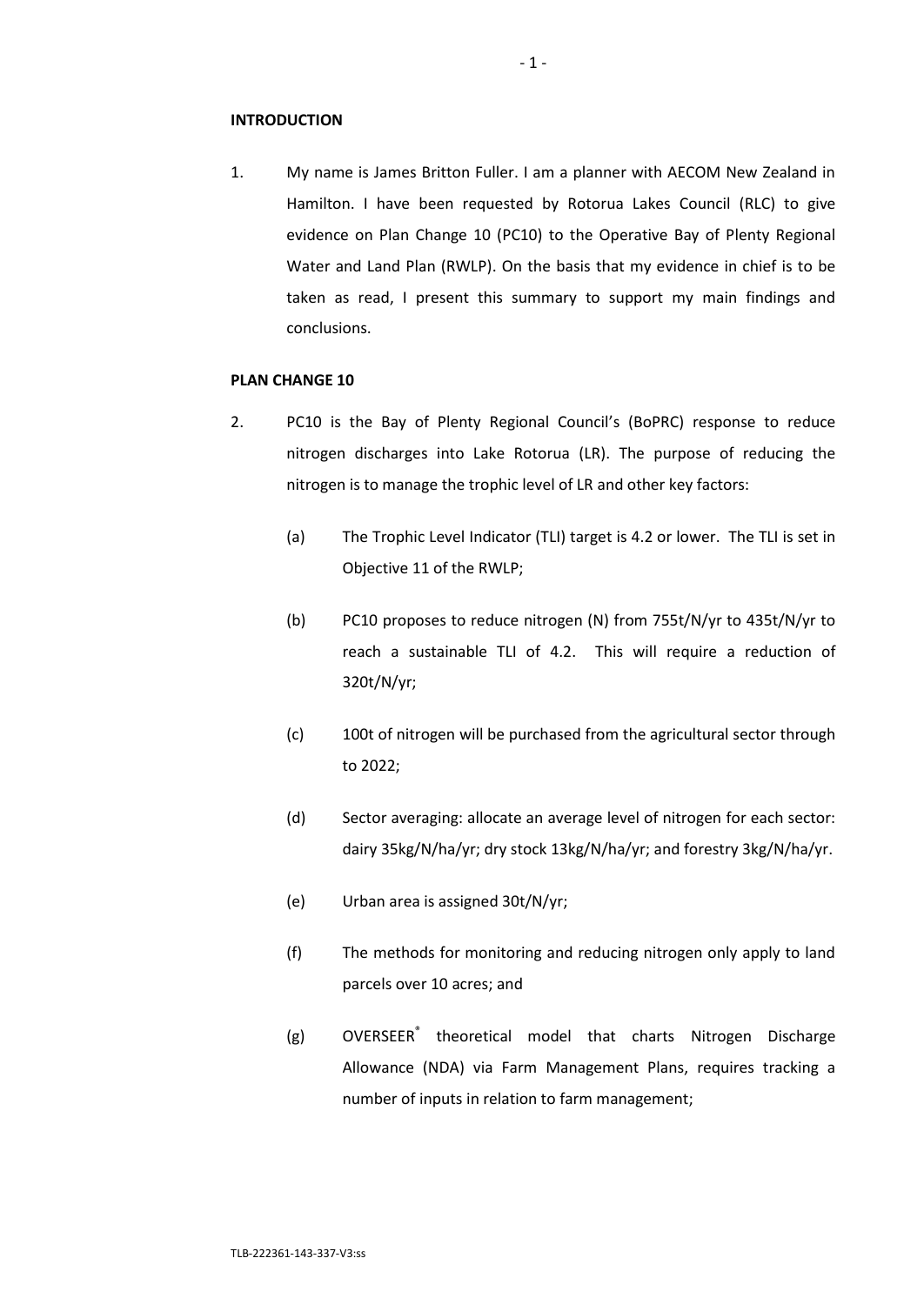- (h) Incorporates the grandparenting approach to nitrogen allocation which is based on historical farm activity and then sector averaged to calculate nitrogen allocation.
- 3. The RWLP proposes to reduce nitrogen from all sources but PC10 only targets the agricultural sector. Agricultural sources of nitrogen will reduce over time; this is based on allocating a percentage of current nitrogen discharge. Through a grandparenting approach farm x gets one allowance, and farm y gets something different.
- 4. Over time BoPRC and Central Government will use an incentives programme (\$40 million) to purchase up to 100t/N/yr and remove it from circulation. This artificially sets the nitrogen allocation on some properties at levels based on historic land use. While this approach protects some landowners and their investment in the land and agricultural operations, it does not provide any incentive to change inefficient land use.
- 5. BoPRC believes a cap and trade mechanism will determine the most appropriate agricultural activity for the land. This arguably fulfils obligations under the NPSFM and under section  $31(1)(a-f)$  of the Resource Management Act 1991 (RMA), but does not promote the efficient use of the land.
- 6. The current over-emphasis on reducing nitrogen from the agricultural sector and the grandparenting approach effectively prevents certain landowners from changing their land use, even if that use is more efficient and sustainable in the long term. A landowner can purchase nitrogen off another land owner to facilitate land use change, but as Mr Osborne indicates this would likely be cost-prohibitive. Retention of the current allocation method locks out future growth in urban areas unless nitrogen is purchased or traded between the urban and rural areas.
- 7. While there is validity in acknowledging current land use practice and investment, the basis for nitrogen allocation needs to be fair and equitable to the entire community and minimise the economic and associated social costs that reducing nitrogen will create.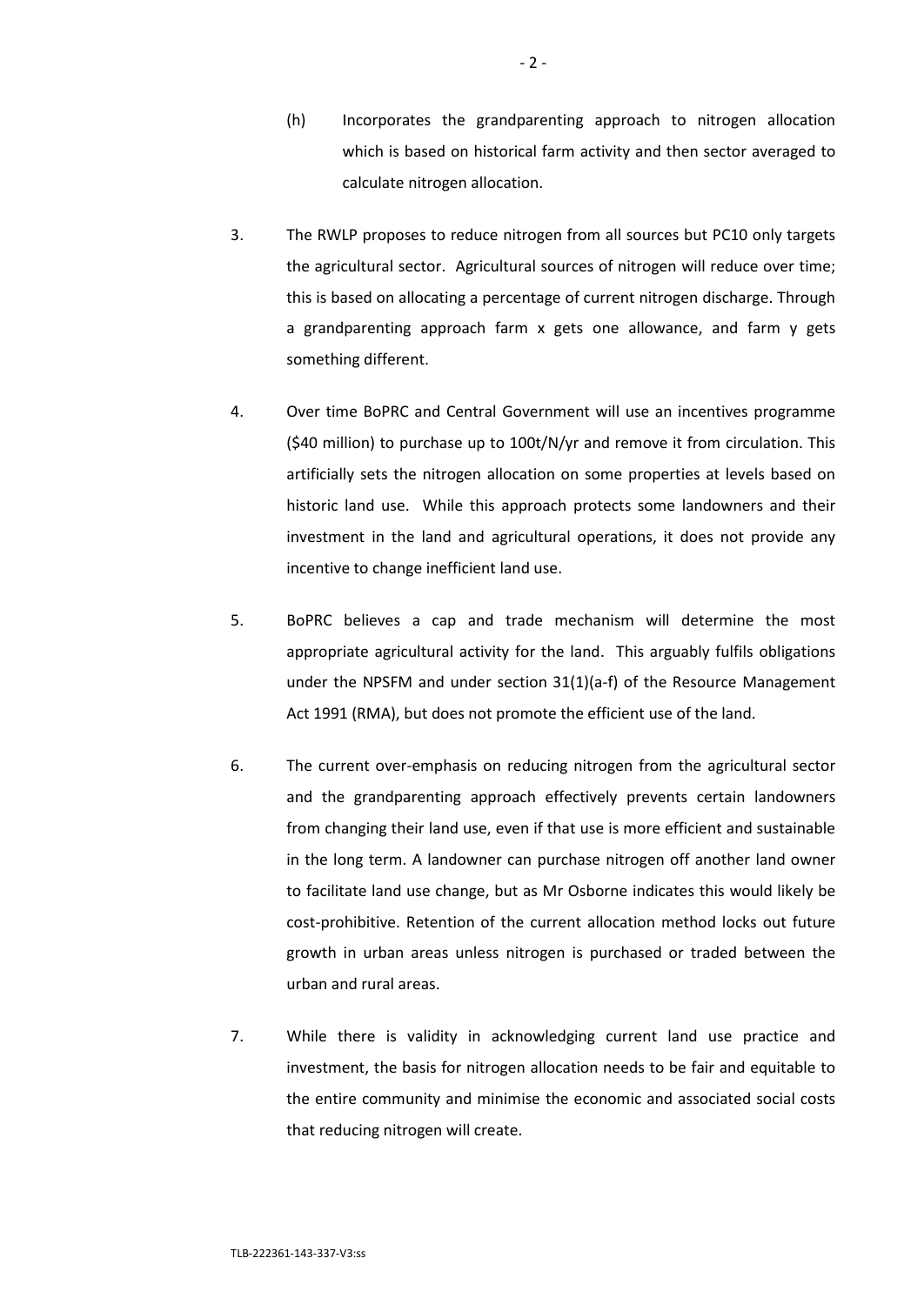- 8. BoPRC has indicated it will review the science supporting PC10 in five years. In five years' time landowners may have reduced nitrogen on agricultural land and also exhausted the allocation fund. This does not give the Rotorua district many options if the science review concludes that further regulation and reduction of nitrogen discharges is required.
- 9. Provision needs to be made for the Rotorua district to grow. Plan changes undertaken by other regional councils illustrate how urban growth and its essential infrastructure can be provided for.

### **COMPARATIVE REGIONAL PLAN INITIATIVES**

- 10. PC1 to the Operative Waikato Regional Plan expands on what a contaminant is and the benefit in reducing phosphorous, biological and sediments as a means of protecting the Waikato and Waipa River ecosystems and human health. The BPO approach focuses on getting the best environmental outcome balanced against costs. Variation 5 to the former Proposed Waikato Regional Plan sought to reduce nitrogen, but acknowledged that wastewater treatment (both on-site and in a municipal setting) needed to be included in the total nitrogen discharge for the Lake Taupo catchment.
- 11. The Horizons One Plan promotes the natural capital approach, determining the land use capacity for land and identifying land use classes. Nitrogen is then attributed to these classes and reduced. In my opinion, this approach lends itself to the identification of the best use of land from an agricultural perspective over time, based on a range of soil, topography and climatic features. It is not necessarily a simple solution and does have disruptive economic elements in the short term, albeit these appear to correct themselves over the longer term. The One Plan also acknowledges domestic wastewater and the contribution it makes to nitrogen management.
- 12. In my opinion, the natural capital approach or land use capability (LUC) could help PC10 in determining the best use of land. The natural capital approach does not have to force the agricultural sector to achieve nitrogen reductions overnight. But it might form part of a longer-term regulatory approach that gives some certainty while allowing land use to migrate across to reduced